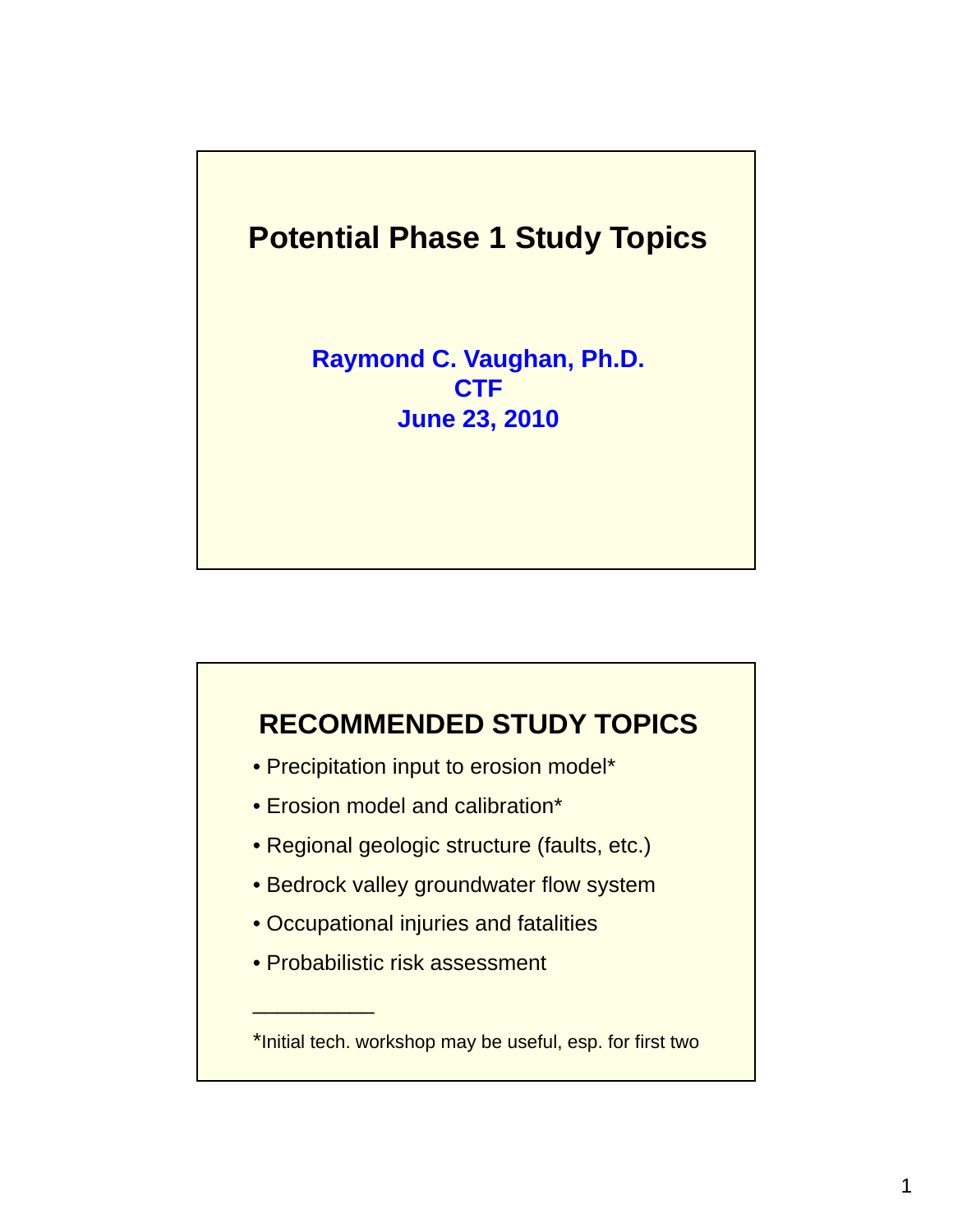

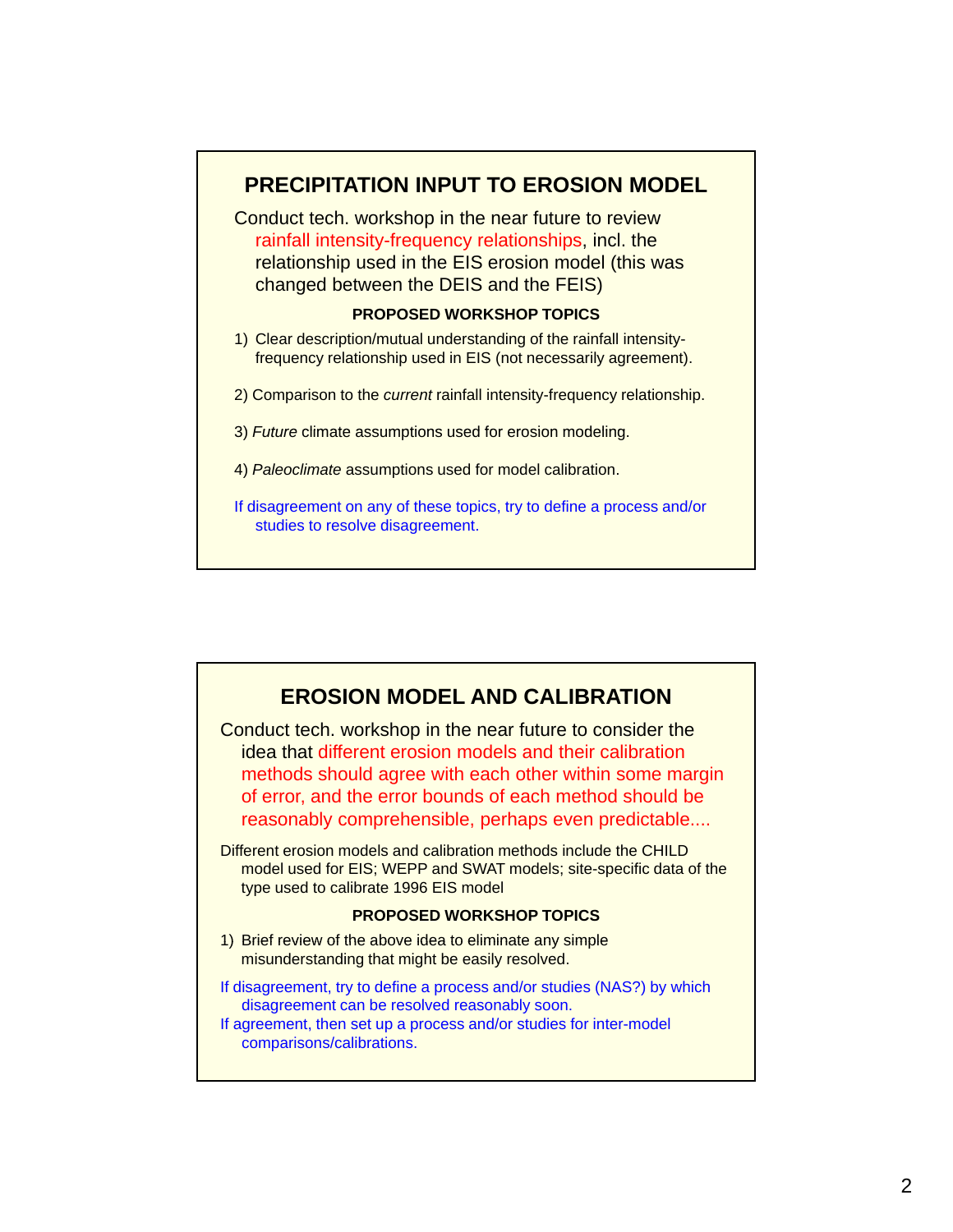# **EROSION MODEL AND CALIBRATION**

### **PROPOSED WORKSHOP TOPICS (cont'd)**

- 2) *Incision-and-fill history* of North and South Plateaus (not previously recognized until discovered last year at Franks Creek and Erdman Brook knickpoints), and the relevance of this history relative to model.
- 3) *Radiocarbon dating* as an alternative or supplement to optically stimulated luminescence (OSL) dating, and how dating is used in model.
- 4) *Stream capture*, and how it may be associated with groundwater processes such as sapping, and whether/how it should be modeled.
- 5) *Base-level history of Buttermilk Creek watershed*, incl. Zoar Valley gorge incision, and its relevance to the model and its calibration.
- If disagreement, try to define a process and/or studies by which disagreement can be resolved reasonably soon. If agreement, then set up a process and/or studies to improve model.

#### **Zoar Valley, main gorge (west of North Otto Rd.)**

**Length about 6 - 7 miles Avg. width about 900 feet Avg. depth about 400 feet Volume about 10 billion cubic feet Typical flow about 750 cfs (0.4%) Peak flow about 30,000 cfs (15%)**





**Niagara gorge, escarpment to falls Length about 6 - 7 miles Avg. width about 1000 feet Avg. depth about 360 feet Volume about 10 billion cubic feet Undiverted flow about 200,000 cfs**